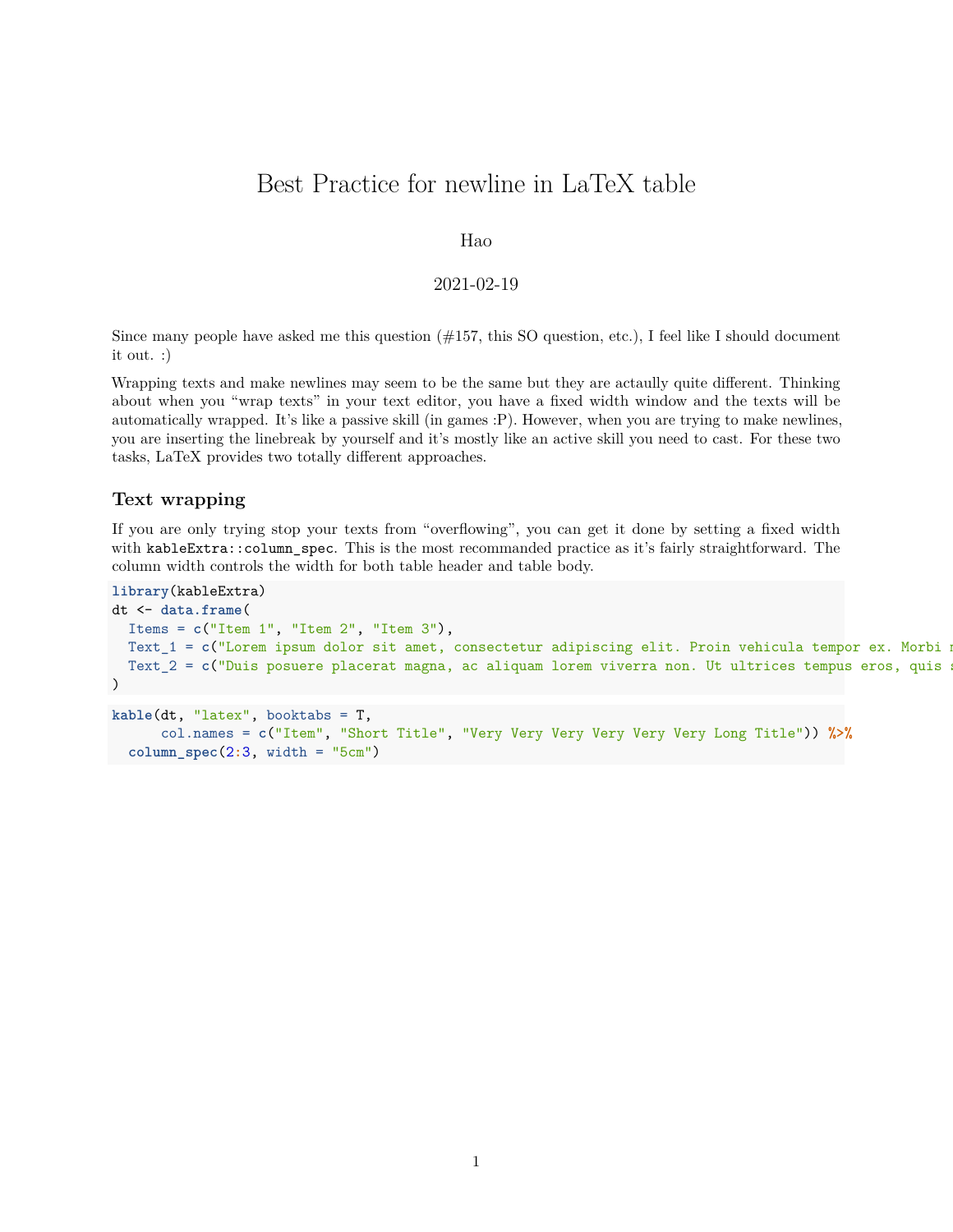| <b>Item</b> | Short Title                                                                                                                                                                   | Very Very Very Very Very<br>Long Title                                                                                                                                                                                                       |
|-------------|-------------------------------------------------------------------------------------------------------------------------------------------------------------------------------|----------------------------------------------------------------------------------------------------------------------------------------------------------------------------------------------------------------------------------------------|
| Item 1      | Lorem ipsum dolor sit amet,<br>consectetur adipiscing elit. Proin<br>vehicula tempor ex. Morbi<br>malesuada sagittis turpis, at<br>venenatis nisl luctus a.                   | Duis posuere placerat magna, ac<br>aliquam lorem viverra non. Ut<br>ultrices tempus eros, quis sodales<br>libero commodo non. In non-<br>neque ut lacus vestibulum<br>dictum a quis ipsum.                                                   |
| Item 2      | In eu urna at magna luctus<br>rhoncus quis in nisl. Fusce in<br>velit varius, posuere risus et,<br>cursus augue. Duis eleifend<br>aliquam ante, a aliquet ex<br>tincidunt in. | Aenean ut justo interdum,<br>laoreet enim nec, viverra eros.<br>Donec vel pharetra nunc.<br>Suspendisse vel ipsum ac lectus<br>semper aliquam ac a orci.<br>Suspendisse libero mauris,<br>egestas semper auctor sit amet,<br>tempor et orci. |
| Item 3      | Vivamus venenatis egestas eros<br>ut tempus. Vivamus id est nisi.<br>Aliquam molestie erat et<br>sollicitudin venenatis. In ac<br>lacus at velit scelerisque mattis.          | Phasellus quis neque aliquet,<br>finibus nunc eget, lacinia neque.<br>Sed auctor lectus vel ex<br>scelerisque commodo.                                                                                                                       |

# **Insert linebreak in table**

In LaTeX, to make linebreaks in table cells, people usually use the makecell package. kableExtra 0.8.0 comes with a function called linebreak to facilitate that. Basically, this function will scan the existance of \n. If \n exists, it will put the texts in a makecell statement. It works in a very similar way with cell\_spec so you will need to put escape = F in kable.

**linebreak**("a\nb")

```
## [1] "\\makecell[l]{a\\\\b}"
```
When you have  $\infty$  in your data frame, you can either change the value manually or simply use it with mutate\_all.

```
dt2 <- data.frame(
 Item = c("Hello\nWorld", "This\nis a cat"),
  Value = c(10, 100)
)
dt2$Item <- linebreak(dt2$Item)
dt2 %>%
 kable("latex", booktabs = T, escape = F,
        caption = "Main Title\\\\Subtitle",
        col.names = linebreak(c("Item\n(Name)", "Value\n(Number)"), align = "c"))
```
Note that linebreaks in table captions should be treated in a different way. You will need to insert the linebreak (\\\\) by yourself manually, which is easier than using linebreak. linebreak doesn't work because it put things in a makecell, which doesn't work in caption (as it's not a cell :P). At the same time, if you are using kableExtra 0.9.0 or any previous version, you need to load the caption package in LaTeX by yourself.

header-includes: - \usepackage{caption}